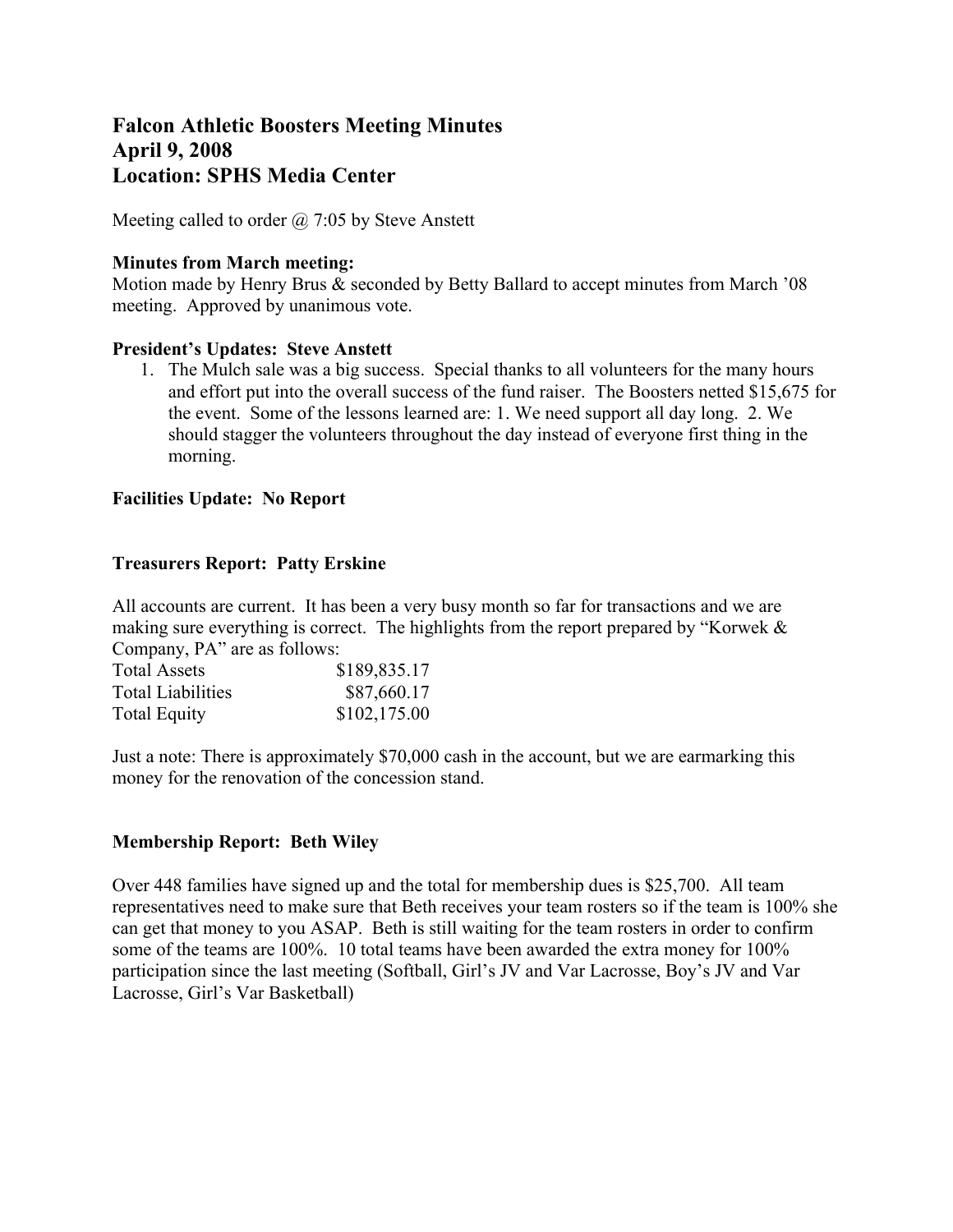## **Concessions Report: Luanne Kerrigan**

*Luanne is looking for more Concession Managers for the spring.* We need to make sure all personnel working in the concession stands are 18 years and older for insurance purposes. Please make sure you are on time and with the required number of people. We are offering more choices for our customers but that means that we probably need more help in the booth to support this endeavor. Luanne has found 2 shoppers for next year. The outside stand is up and running. We have a new manager assisting Luanne. The roof repairs have been completed. Chick-Fil-A has agreed to deliver to the stadium for free. A new letter will be going out to all Booster parents trying to explain the importance of volunteering in the stands.

# **Athletic Director's Report: Wayne Mook**

The following are updates on projects/issues for the Athletic Department:

- 1. Stadium bleachers have been inspected and are usable. The contractor is going through the punch list to finish the project.
- 2. Winches and basketball backboard project will begin as soon as school is out. It should be ready by next fall. Electric work (\$3000.00) waiting for approval of Area Director.
- 3. New State Championship Banners will be installed by Bob Felts for the main gymnasium.
- 4. The John Deere Gator requires new batteries which cost \$1600.00. Has been fixed but the AD is requesting support from the Boosters (refer to the new business section).
- 5. Sports Turf Update: The BOE has passed the rest of the phase sequence for installation of safety turf fields at each HS. Present schedule is for \$600,000 for the first phase (Annapolis, Arundel, and North County). SP is number 4 on the list which should mean that we will be first school for the second phase to be started in late fall/early winter 2008. This may required a possible move of end of year and playoff games to be moved to another field. Mr. Mook attended the County Council meeting on Monday night to advocate for the additional funds.
- 6. Senior sports banquet is set for Tuesday, May 13.
- 7. Start date for the fall sports has changed for next fall to August  $16<sup>th</sup>$ .
- 8. Meet the Coach's Night will be announced in Late May.
- 9. Looking for some help/ideas for shrubs or a fence at corner of field house to prevent kids from cutting through (reference new business).

| <b>Committees:</b>       | Chair                | Date           | <b>Comments</b>     |
|--------------------------|----------------------|----------------|---------------------|
| 1. Bull and Oyster Roast | <b>Steve Anstett</b> | 11/25/08       | Needs volunteers    |
| 2. Mulch                 | Patti Erskine        | $3/28 - 29/08$ | Completed           |
| 3. Golf Outing           | Charlie Hornick      | 6/23/08        |                     |
| 4. Senior Banquet        | <b>Gwen Chalmers</b> |                | Gwen and Wayne      |
|                          |                      |                | Coordinate date     |
| 5. Hall of Fame Dinner   | Larry Sells          | 10/27/07       | Tickets \$40.00     |
| 6. Media Person          | Miriam Morrow        |                |                     |
| 7. Stadium Signs         | <b>Steve Anstett</b> |                | Need to mount signs |